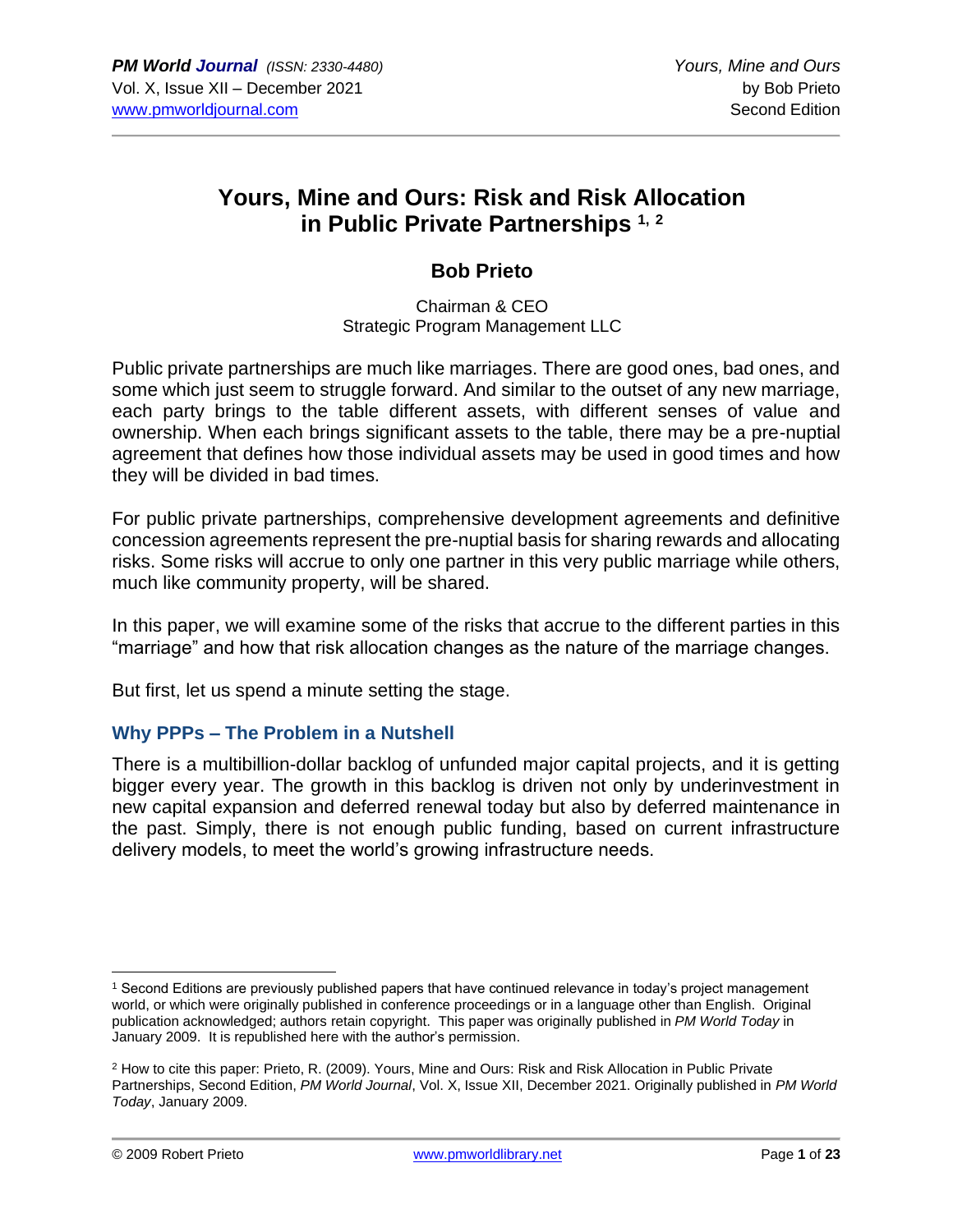

This funding gap is not just a U.S. problem but rather is very much global in scope. What are the principal drivers of this funding gap?

- $\triangleright$  Growing world population
- ➢ Increased population in the world's urban mega-regions
- ➢ Aging infrastructure
- ➢ Inadequate funding based on "industrial" tax models
- ➢ High construction inflation growth driven by competition for scarce natural resources
- $\triangleright$  Project delivery models which fail to value risk and time
- $\triangleright$  High debt levels

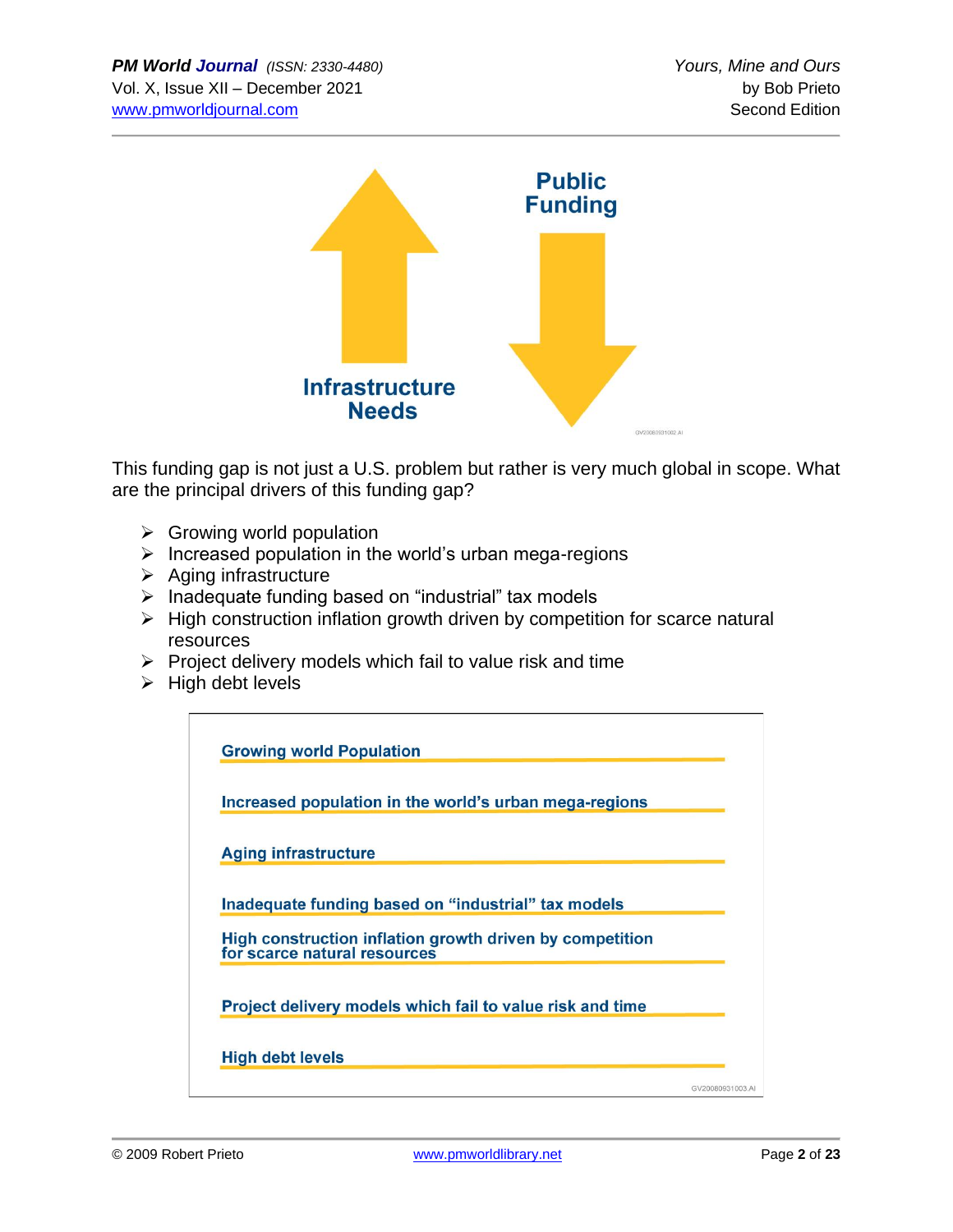### **Drivers of Global Funding Gap**

The needs are great. Depletion and deterioration of our public infrastructure is increasing at exponential rates as can be seen in the following figure for just the United States.

And the cost of meeting those needs are daunting and only projected to grow without a changed paradigm. Today, in the United States, funding needs exceed \$1.7 trillion according to the American Society of Civil Engineers, and these are only projected to grow.



# **Funding Needed for U.S. Infrastructure**

Globally, the challenge is even greater, as new mega-regions are built out and population growth in many areas continues at higher rates than the industrial societies are currently experiencing.

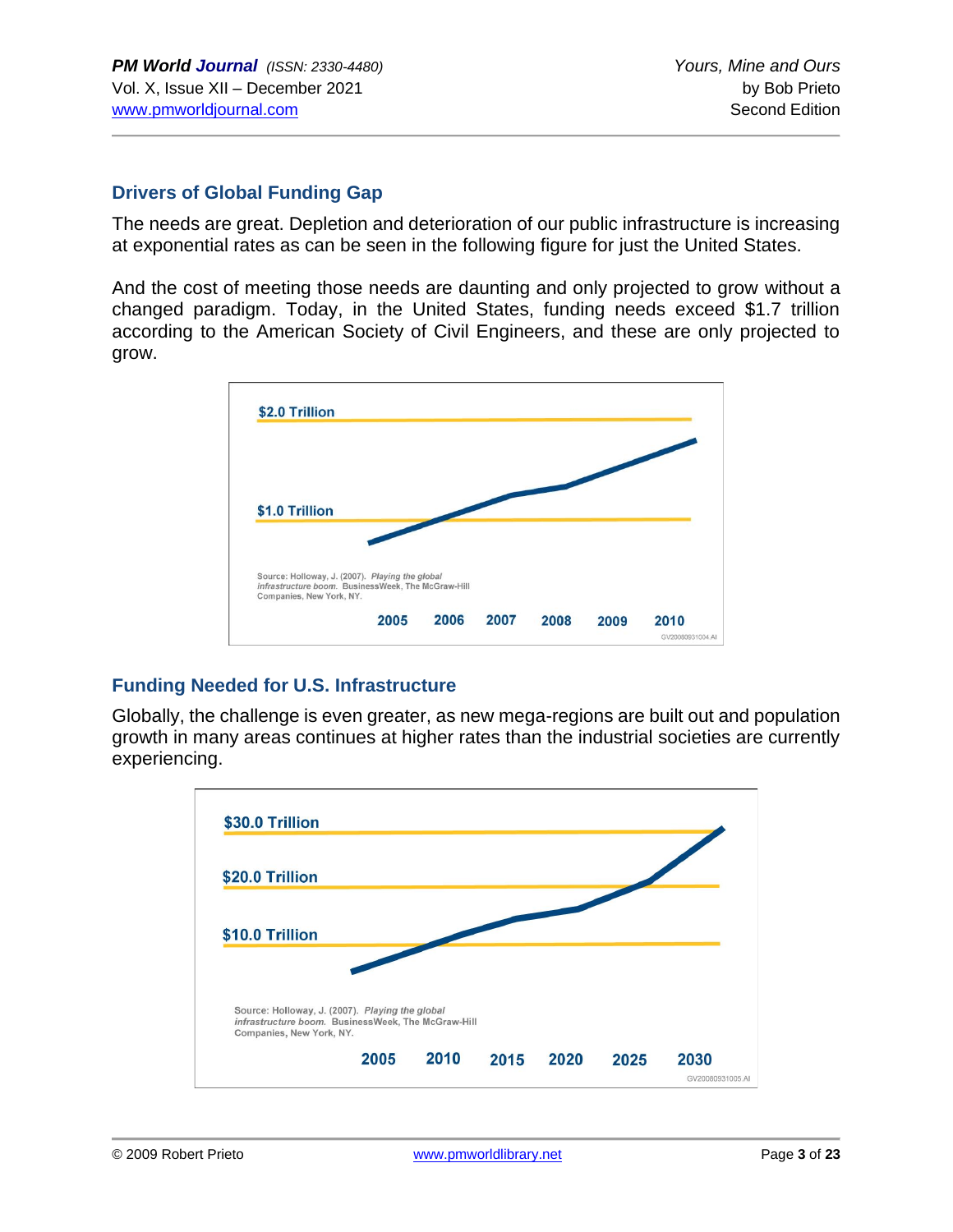#### **Funding Needed for Global Infrastructure**

#### **Why a PPP Solution?**

Public private partnerships offer the potential to, first and foremost, greatly improve execution certainty. This is a point worth repeating. PPPs allow for a full-out frontal assault on many of the more controllable factors driving today's funding shortages. Increased use of design-build PPP forms drives full pricing of risks and provides increased discipline on scope control. Use of design-build-maintain PPP models increases the focus on life-cycle characteristics. The introduction of a private financing dimension into the PPP model further shifts the risk-reward decision point, while an introduction of market type risks acts as a filter on project selection and prioritization.



GV20080931009.AI

# **PPPs Exist across Risk-Reward Spectrum**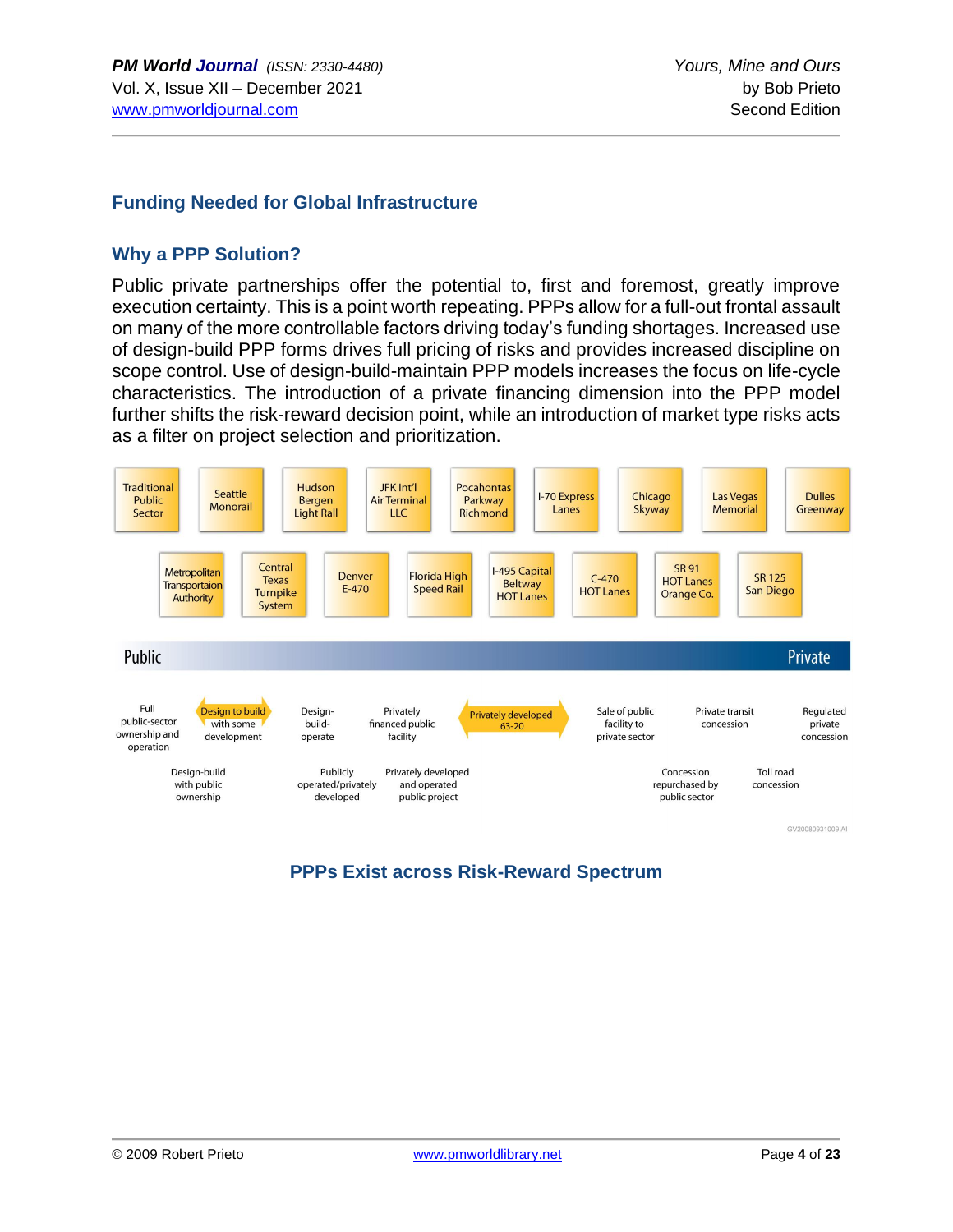

# **PPPs Provide a New Source of Capital**

# **So What Are PPPs?**

Simply, a public private partnership (PPP) describes a government service or private business venture which is funded and operated through a partnership of government and one or more private sector companies. They redefine the traditional sharing of risks and rewards in the development, delivery, and operation of infrastructure projects and in the provision of related services.

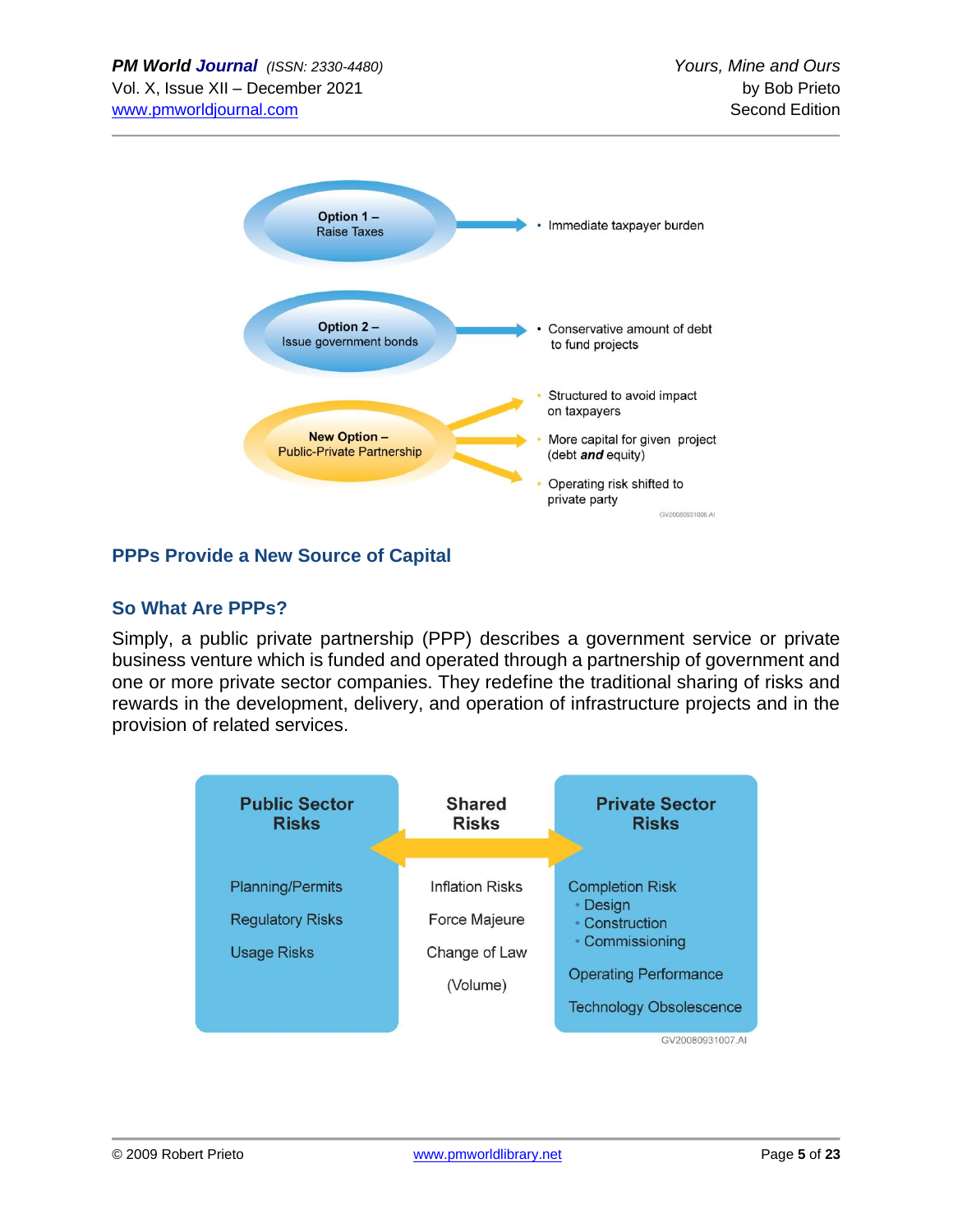Let us take a broad look at the "types" of PPPs there are, so we may better understand the nature of the risks that exist. Simplistically, we will view them as coming in two colors and two flavors. Let us look at each in turn.

### **PPPs Come in Two Colors**

Public private partnerships come in two colors:

Brown (more appropriately called brownfields) Green (more appropriately called greenfields)

#### **Color Me Brown**

Brownfield PPPs are characterized by an existing asset with defined revenue stream. Improvements may be required to this asset, but typically it will represent a more definable delivery risk (less property takes, reduced environmental process, well-established use in place) than a project that is essentially a new build of substantive rebuild. An existing revenue stream can be largely maintained or enhanced during delivery of any required improvements and the revenue stream has growth potential.

#### **Color Me Green**

Greenfield PPPs are characterized by a largely new asset with a new revenue stream. Buildout of the new facility requires a high delivery risk associated with property acquisition and environmental, design, and construction uncertainties. These risks are significantly reduced in any brownfield scenario. The new revenue stream has economic and political risks associated with it and is unproven with respect to the rate at which it comes online, steady state level reached, and potential for long-term pricing growth. Greenfield developments represent a higher risk at each stage of the life cycle of the project.

#### **Comparative Risk Profile in PPP**

As we have seen above, color matters in assessing the relative risks with different types of public private partnerships. These risks may be seen as falling broadly into three categories:

- $\triangleright$  Development stage risks
- ➢ Operating risks
- $\triangleright$  Financing risks

Let us look at each of these broad categories.

# **Development Risks**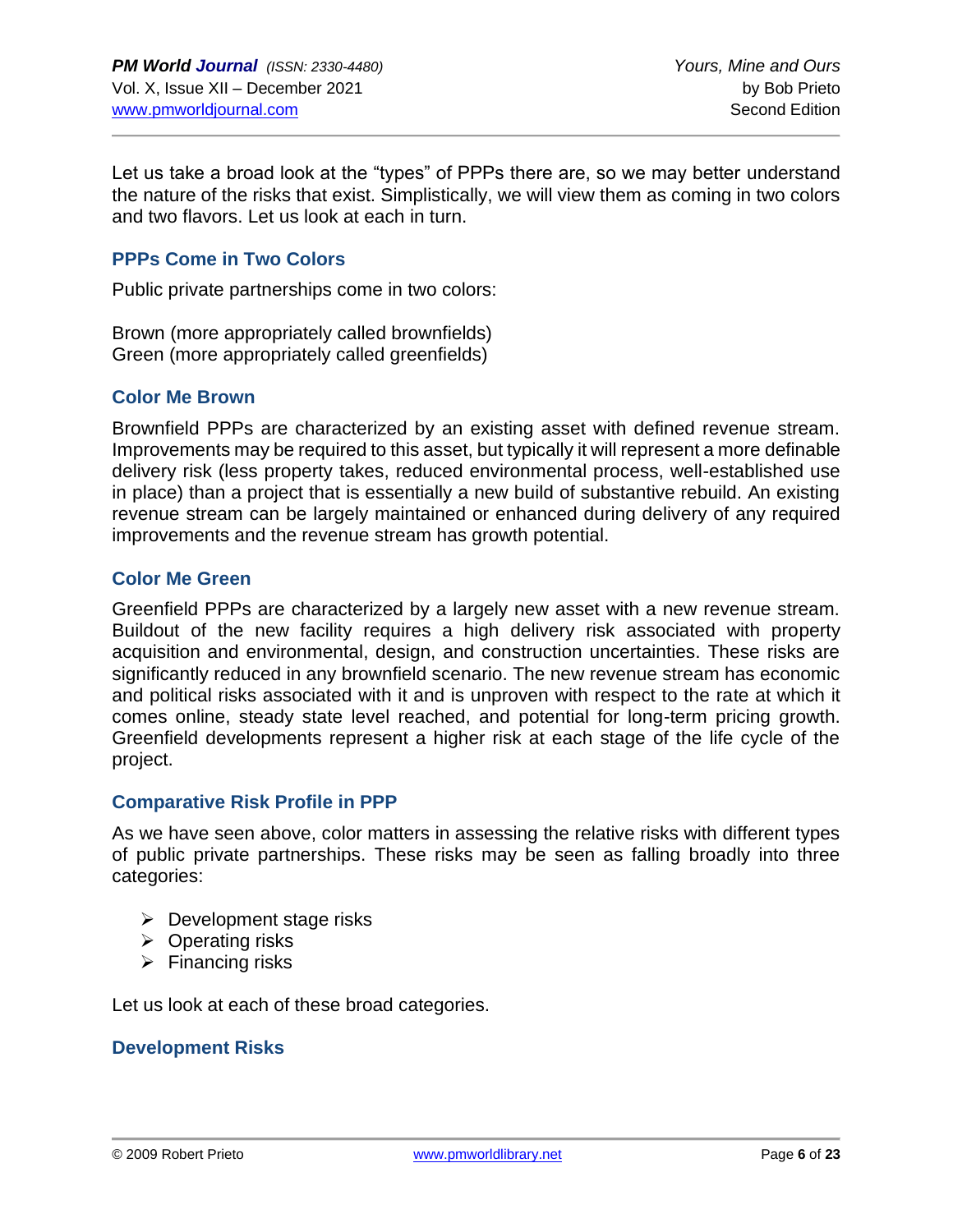Development stage risks for both brownfield and greenfield PPP projects start first and foremost with the presence of political will. This risk is common to both "colors" of PPPs, and, in the absence of political will, the likelihood of achieving a successful PPP rapidly approaches zero.

While greenfield PPPs will likely require enabling legislation, the requirement for brownfield projects is less clear. In many instances, existing economic development or "real estate" type legislation governing the sale and leasing of government property may provide a sufficient context.

In both greenfield as well as brownfield contexts, the respective regulatory frameworks are evolving, with increasing attention being paid to those elements that go towards protecting the "public good."

Existing environmental legislation, while equally applied to both colors of PPPs, will most likely have a greater impact on the successful realization of greenfield projects due to their typically higher relative new construction content and their increased likelihood of required property takes resulting in increased right-of-way acquisition type risks.

Project delivery risks associated with engineering, procurement, and construction are the dominant risks in greenfield projects as contrasted with brownfield projects. The role and importance of the EPC contractor dominates in greenfield project delivery.

| <b>Risk</b>              | <b>Brownfield</b>          | <b>Greenfield</b>  |
|--------------------------|----------------------------|--------------------|
| <b>Development risks</b> |                            |                    |
| Political will           | #1 requirement             | #1 requirement     |
| Enabling of legislation  | May not be required        | Typically required |
| Regulatory framework     | Evolving                   | Evolving           |
| Environmental permitting | Only for expanded capacity | Significant        |
| ROW acquisition          | Only for expanded capacity | Significant        |
|                          | requiring ROW addition     |                    |
| <b>EPC</b> risks         | Limited to expansion       | Significant        |

# **Operating Risks**

Similar to the differences in the risk profile that we see related to the development of greenfield and brownfield PPP projects are the relative operating risks associated with each color of PPP.

By their very nature, brownfield projects have an operating history that tends to significantly reduce their risks relative to those encountered by greenfield projects. Brownfield projects do not face the ramp-up risks encountered by greenfield projects, a risk which tends to shift the steady state cash flow streams forward or further out in time and represents an important variable in the pricing of risk associated with this type of transaction.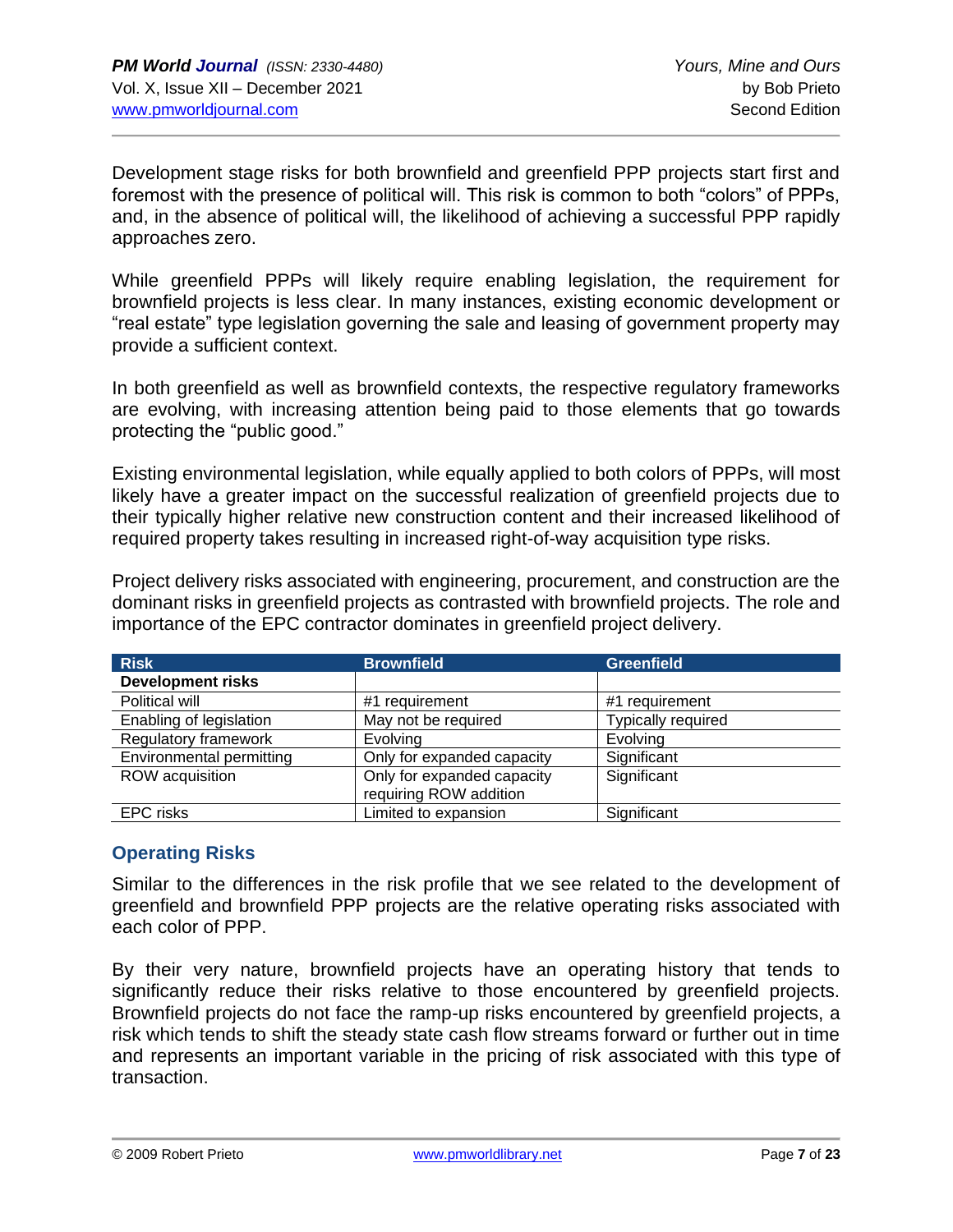Investments in brownfields may result in increased facility use, or increased user fees may reduce usage; however, these variances will be from the pre-PPP well-defined baseline. Greenfield projects do not enjoy comparable baselines, so any evaluation, no matter how well founded on traffic or revenue type studies, falls to a certain degree in the realm of "build it and they will come."

Similarly, other risks such as diversion characteristics; vehicle mix, in the case of a highway; ratio of peak to average demand; maintenance characteristics; and other external project constraints will be known or carry less uncertainties than comparable considerations for greenfield projects.

Both greenfield and brownfield projects, however, will share a common risk characteristic during the operating phase, namely, the likelihood and rate of growth in any revenue streams.

| <b>Risk</b>                  | <b>Brownfield</b>                | <b>Greenfield</b> |
|------------------------------|----------------------------------|-------------------|
| <b>Operating risks</b>       |                                  |                   |
| Ramp-up risks                | None                             | Significant       |
| Steady state traffic volumes | Known                            | Projected         |
| Diversion characteristics    | Predictable if previously tolled | Significant       |
| Vehicle mix                  | Known                            | Projected         |
| Growth rate                  | Projected                        | Projected         |
| Peak to average ratio        | Known                            | Projected         |
| Maintenance characteristics  | Known                            | Projected         |
| Corridor-related constraints | Known                            | Projected         |

# **Financing Risks**

Of the many risks faced by greenfield and brownfield PPPs, perhaps the greatest variability involves those that deal with the financing and financial aspects of the projects. Traffic or other similar revenue profiles may be largely known in the case of brownfield projects while they are nothing more than projections for greenfield projects.

While both "colors" of PPPs will involve growth projections, brownfields have the benefit of building from a historical baseline.

Brownfield projects, however, carry a higher risk with respect to future asset financial performance than greenfields since, to a very high degree, brownfield assets will be aged and subject to limited upgrade as contrasted with the new build of greenfield projects. This point should be reiterated. Adequate maintenance and renewal provisions, while important to both "colors" of PPPs, take on added importance in brownfield projects. The length of PPP periods must be carefully considered as well as any turnover requirements imposed on the facility to ensure adequate financial provisions have been made with respect to these assets.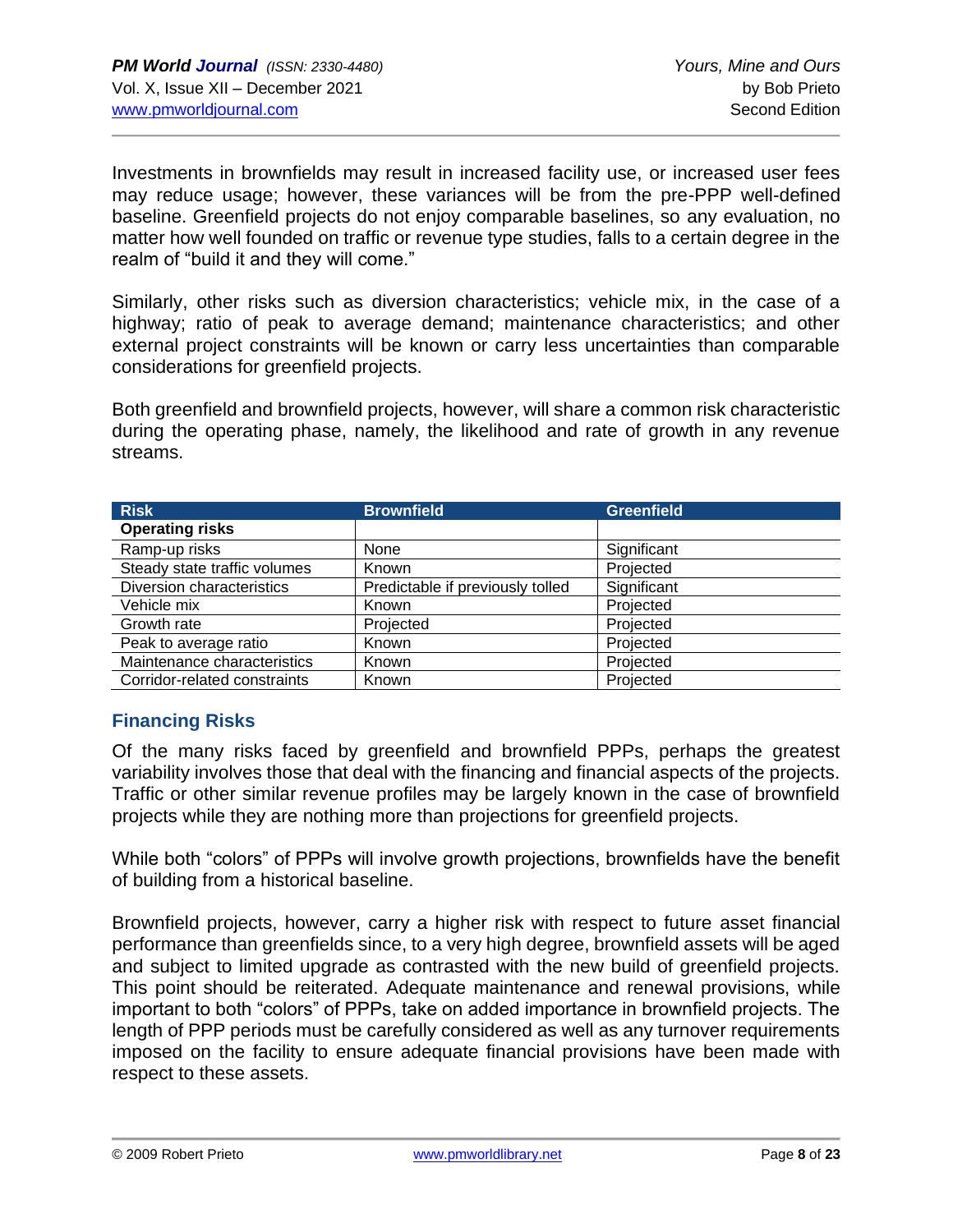The recent accelerated growth in construction escalation relative to CPI type growth is an emerging risk which has not been sufficiently factored into brownfield PPP financial evaluations, in my view. Brownfields will be required to make investments in their facilities at an accelerated rate compared to greenfield projects and, as such, will be more heavily driven by the relative costs growth in the shorter term.

In the case of highways, both greenfield and brownfield projects share similar type risks related to toll rate growth and sensitivity around toll rates. Analogous risks would exist in their sectors where market type risks are transferred to the private partner.

Each PPP type carries with it different risks associated with refinancing, tax benefits, and ability in the United States to use certain tax advantaged sub-debt structures. The certainty around the brownfield PPP revenue model limits the scope for subsequent refinancing while the progressive de-risking of greenfield PPPs provides one or more significant opportunities to further increase the project's leverage and return capital to equity investors. This de-risking process occurs as new construction is completed, rampup rates and ultimate base levels are realized, and longer-term revenue growth rates considering all factors (rate sensitivity, competition from other facilities, and underlying market growth) are better understood.



Many PPP models will include provisions for progressive revenue sharing, but the nature of greenfield projects (typically to maximize the asset put in place) will tend to limit the scope of such revenue sharing as contrasted with brownfield transactions.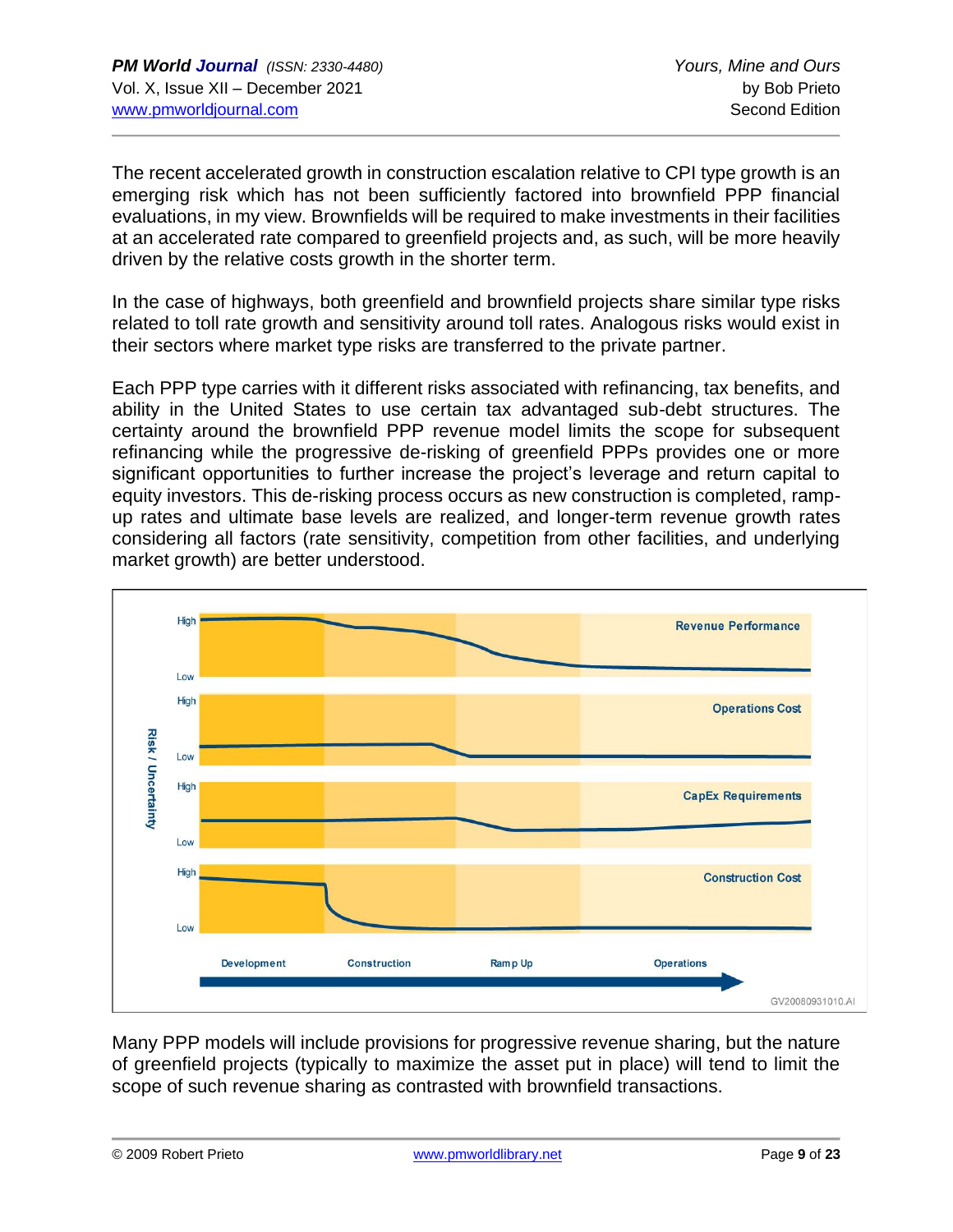Tax risks vary and could be the subject of a paper unto themselves; however, tax risks include, in the case of brownfields, co-venture risk while certain structures, such as availability-based ones, have the potential to accelerate certain profits into the construction phase of the project from a federal tax perspective.

| <b>Risk</b>                  | <b>Brownfield</b>             | <b>Greenfield</b>              |
|------------------------------|-------------------------------|--------------------------------|
| <b>Financing risks</b>       |                               |                                |
| Traffic profile              | Known                         | Projected                      |
| Traffic growth               | Projected from historical     | Projected                      |
|                              | baseline                      |                                |
| Asset condition              | Aged                          | <b>New</b>                     |
| Time to required capacity    | Short to medium               | Medium to long                 |
| additions                    |                               |                                |
| Toll rate growth/sensitivity | Projected                     | Projected                      |
| Refinancing                  | Limited opportunity           | Significant opportunity        |
| Revenue sharing with state   | Function of up-front payment  | Limited opportunity            |
|                              | structure                     |                                |
| Tax benefits                 | Co-venture risk               | Availability payment structure |
|                              |                               | may accelerate profits into    |
|                              |                               | construction phase for federal |
|                              |                               | tax                            |
| Availability of TIFIA        | Limited to capacity expansion | Significant opportunity        |
| <b>Availability of PABs</b>  | Limited to capacity expansion | Value uncertain                |

# **PPPs Come in Two Flavors**

Public private partnerships come in two flavors:

- Not-for-profit (Public Benefit Corporations, 63-20s, 501 (c) 3s)
- For-profit (Concession)

While I will simplistically look at each "flavor," it is important to recognize the potential for hybrids exists. With respect to "color" as well as consideration of the scope of service or facility that is the subject of the PPP, there is an ability to tune the PPP to meet the specific needs and challenges of each project.

# **Not-For-Profit PPPs**

Not-for-profit PPPs are characterized by a lack of direct private sector involvement in optimization of cash flows, pre-debt service, and during the operating phase of the PPP. Private sector involvement however is very high during the development and implementation phase, and indirect involvement continues through lenders who wish to ensure timely repayment and the sustained quality of the asset they are financing.

Let us look at some of the characteristics of a not-for-profit PPP over the PPP life cycle.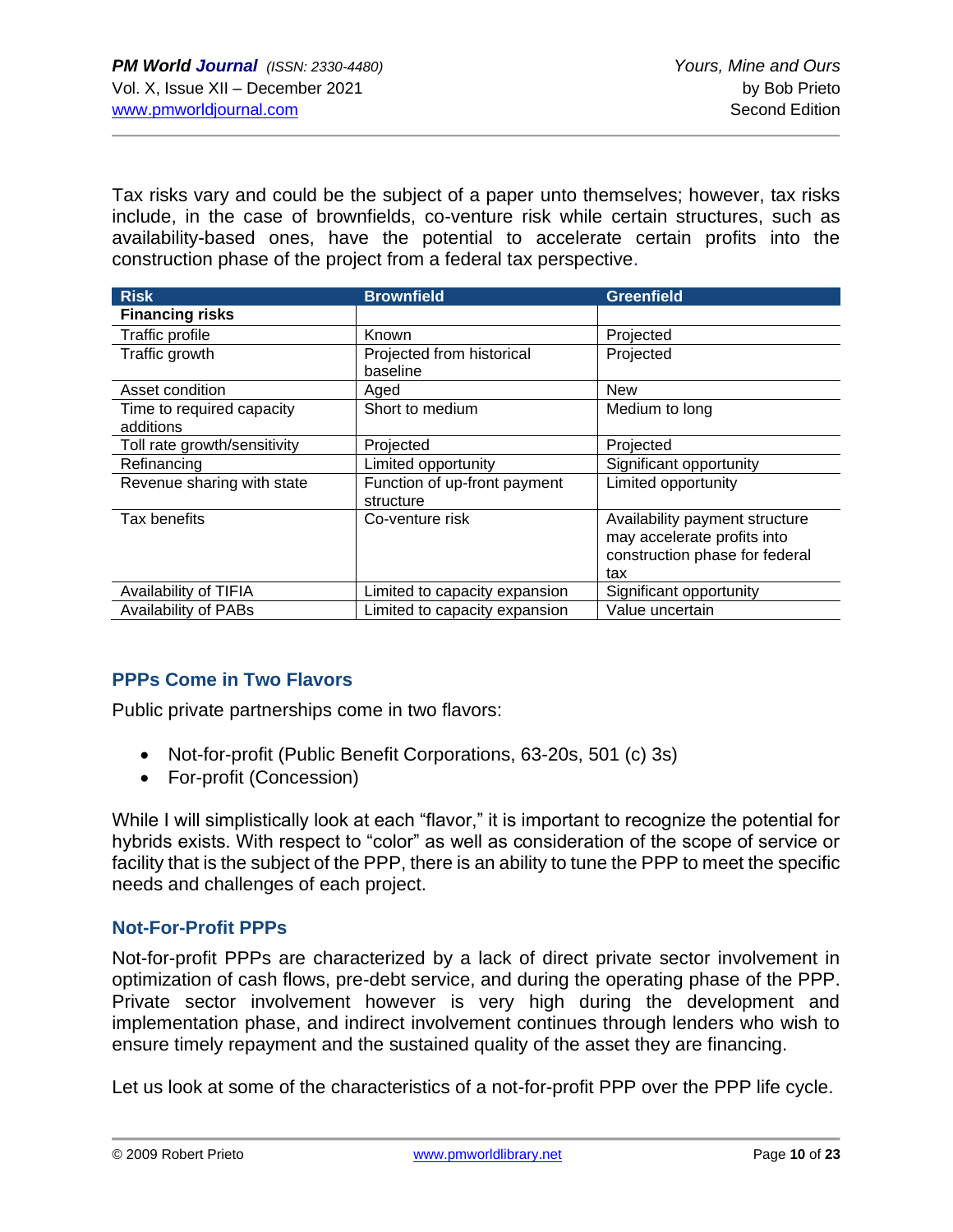Not-for-profit PPPs typically have shorter PPP periods (target of 30 years) than those experienced under the for-profit model. These periods however are **fungible** as contrasted with most for-profit public private partnerships with:

Worse than expected revenue profile

Not-for-profit continues to operate until debt repaid

Better than expected revenue profile

Debt retired earlier

Facility flips to state on debt retirement

Early clawback by state more easily achieved

Not-for-profit PPPs essentially exist to repay the facility debt, with tolls or other revenue rates set to reflect the facility financial needs to retire that debt in a targeted time frame.

The private developer earns a development fee plus fees from contracts which may include EPC and O&M services among others.

Tax exempt debt available in the United States for these facilities provides opportunities not available in international markets and has seen early use in United States as states feel their way through an evolving PPP process (Virginia Route 895 Pocahontas Parkway).

The "clawback" ability (state repays outstanding debt to accelerate asset transfer) aids in deployment of the first PPPs by addressing many of the "public good" issues which arise in connection with PPPs.

Evolving capital market features have provided more flexibility than the traditional municipal bond market, although recent turmoil and weaknesses in the capital markets are likely to introduce new uncertainties and risks into all forms of infrastructure finance. Not-for-profit PPPs facilitate use of government "capital" without many of the political perception risks that a for-profit model may have.

#### **For-Profit PPPs**

For-profit PPPs are characterized by the assumption of real revenue risk and direct involvement in optimizing cash flows and pre-debt service during the operating phase of the PPP. The concession agreement provides a framework within which the PPP operates commercially and may include features such as revenue sharing with the public sector; restrictions on pricing growth or maximum rates of return are permitted.

Let us look at some of the characteristics of a for-profit PPP over the PPP life cycle.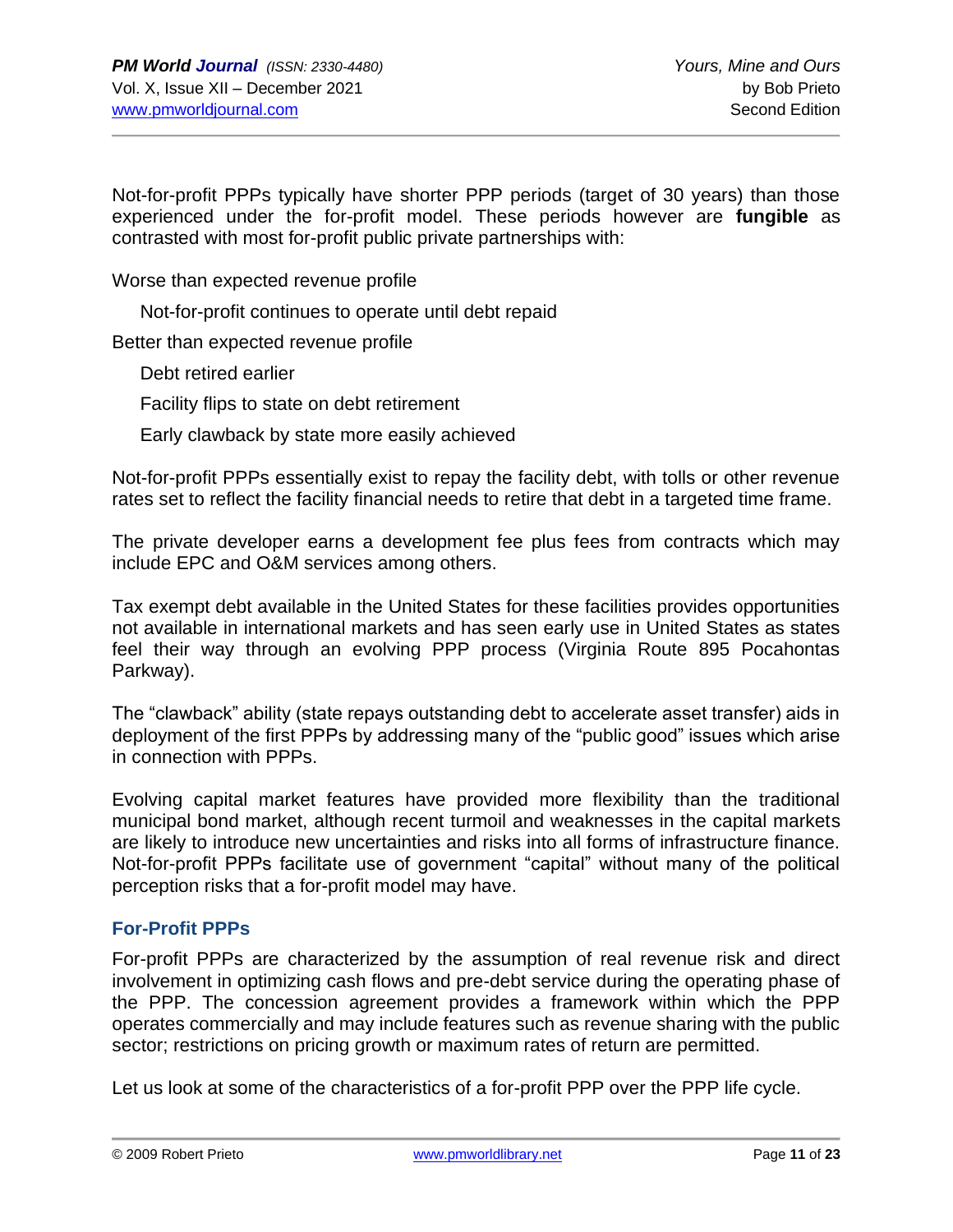For-profit PPPs typically have longer PPP periods (50 year-plus). Unlike not-for-profit PPPs, these periods are not **fungible**, and, as such, variances in revenue profiles have different effects than in the case of a not-for-profit PPP. Let us look at the effect of these revenue variances:

Worse than expected revenue profile

Concession period unaffected; return on equity reduced

Better than expected revenue profile

Equity returns significantly enhanced

In a for-profit PPP model, the facility reverts to the state at the end of the concession period or earlier on any default. Early clawback by the state is not easily achieved and tolls or other rate mechanisms reflect a strategy to maximize revenue. There is no consideration other than that, and rates are constrained only by contract and market forces. Contract constraints, however, over the time period of typical for-profit PPPs are worth little.

Typically tolls or other rate mechanisms reflect equivalent purchasing power (economic growth) rather than underlying CPI or cost growth. This makes PPPs particularly attractive in areas where economic growth is likely to outstrip underlying cost growth. In effect, in areas where wealth is created, such as cities, they exist and grow because of this fundamental principle.

Any traffic or other usage type growth beyond what is modeled in the initial financial plan is to the benefit of the PPP developer and investors. Similarly, the value of congestion growth or growth in other premium priced services is to the benefit of the developer and other equity investors. In addition, the developer earns a development fee plus fees from contracts plus equity returns commensurate with other investors.

The for-profit PPP model mobilizes a broader cross section of capital markets to achieve:

Longer **tenor**

Graded debt trenches with respect to quality Equity with long-term return time horizon

The for-profit PPP model is focused on capturing value in the longer-term growth wedge which traditional municipal finance models are typically not able to capture. As such, acceptable returns require longer PPP periods.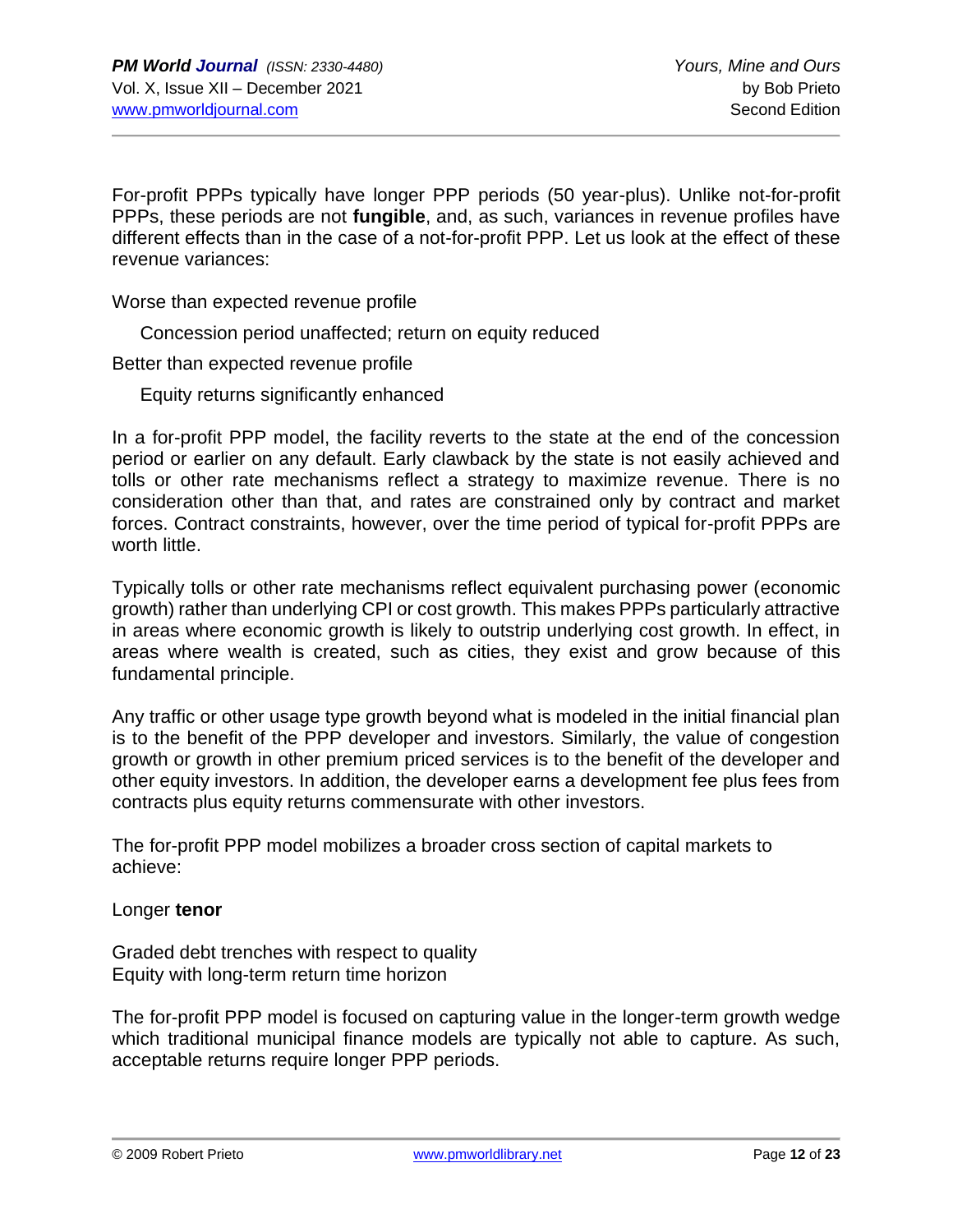For-profit PPP models have an ability to capture depreciation benefits, and their structure may incorporate inflation hedging features.

Let us turn now and look at the scope of PPPs that are possible by focusing on different risk/reward points.

#### **PPP "Symmetry" of Risk and Reward Provides Range of Options**

PPP delivery can occur over a wide range of forms that are definable by three discrete points of risk/reward symmetry:

- Initial delivery-based performance
- Life-cycle-based performance
- Market-based performance

Let us look at each in turn.

#### **Initial Delivery-Based Performance**

Symmetry of risk and reward can encompass:

- Design-build
- Design-build-finance
- Design-build-finance with short initial commissioning period (effectively an extended warranty)

#### **Life-Cycle-Based Performance**

Symmetry of risk and reward can encompass:

Design-build-operate-maintain (DBOM)

Inputs control

Design-build-finance-operate-maintain

Inputs control

Availability

Outputs control

#### **Market-Based Performance**

Symmetry of risk and reward can encompass:

Shadow toll

Assumption of part or all of traffic risk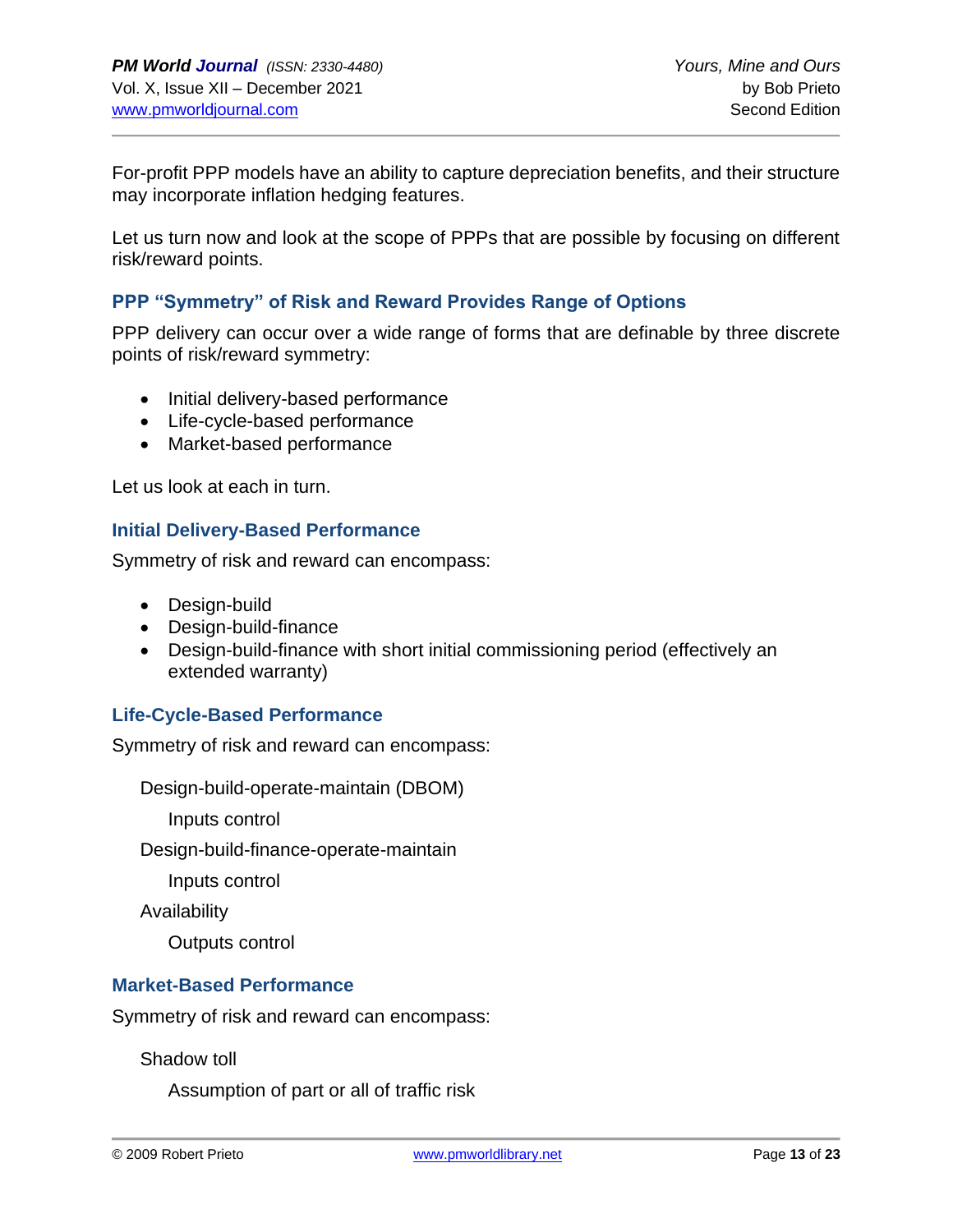#### Real, fixed toll concession

Assumption of traffic risk and economic risk related to any concession agreement price escalation (CPI, personal income, and GDP)

Dynamic tolling concession

Full market risk and pricing

#### **Balance between Risk and Reward is Essential for Success**

In considering the variety of risks, both unique and non-unique, that a PPP may face, it is also important to understand the rewards that assumption of those risks entails in order to ensure the proper balance is set. Similarly, it is important to understand the contract issues which must be considered and how their resolution will weigh on both risk and reward.

In this section, we will look at each of these factors.

# **Sources of Risk and Reward (Profit)**

Profit in a public private partnership may exist at many points in the PPP life cycle, and corresponding risks accrue based on the underlying assumptions, uncertainties, and management of these risks. This section will consider risk and reward related to:

- Development
- Design-build
- Traffic and revenue
- Financial engineering
- Operations and maintenance

The sources of profit available to the private sector partner in a PPP come from the assumption of risks and project uncertainties, provision for and disciplined management of risks assumed, progressive reduction of project uncertainties, and capture of the value of this reduced uncertainty.

#### **Development Risks and Rewards**

Development risks decrease as you move from unsolicited to solicited proposal processes and from greenfield to brownfield PPP forms. In many ways, these risks are proportional to the development gestation period and the number of stakeholders involved

Examples of development risk include:

- Lack of political will
- Inadequate legislative or regulatory frameworks
- Environmental constraints and approval timeline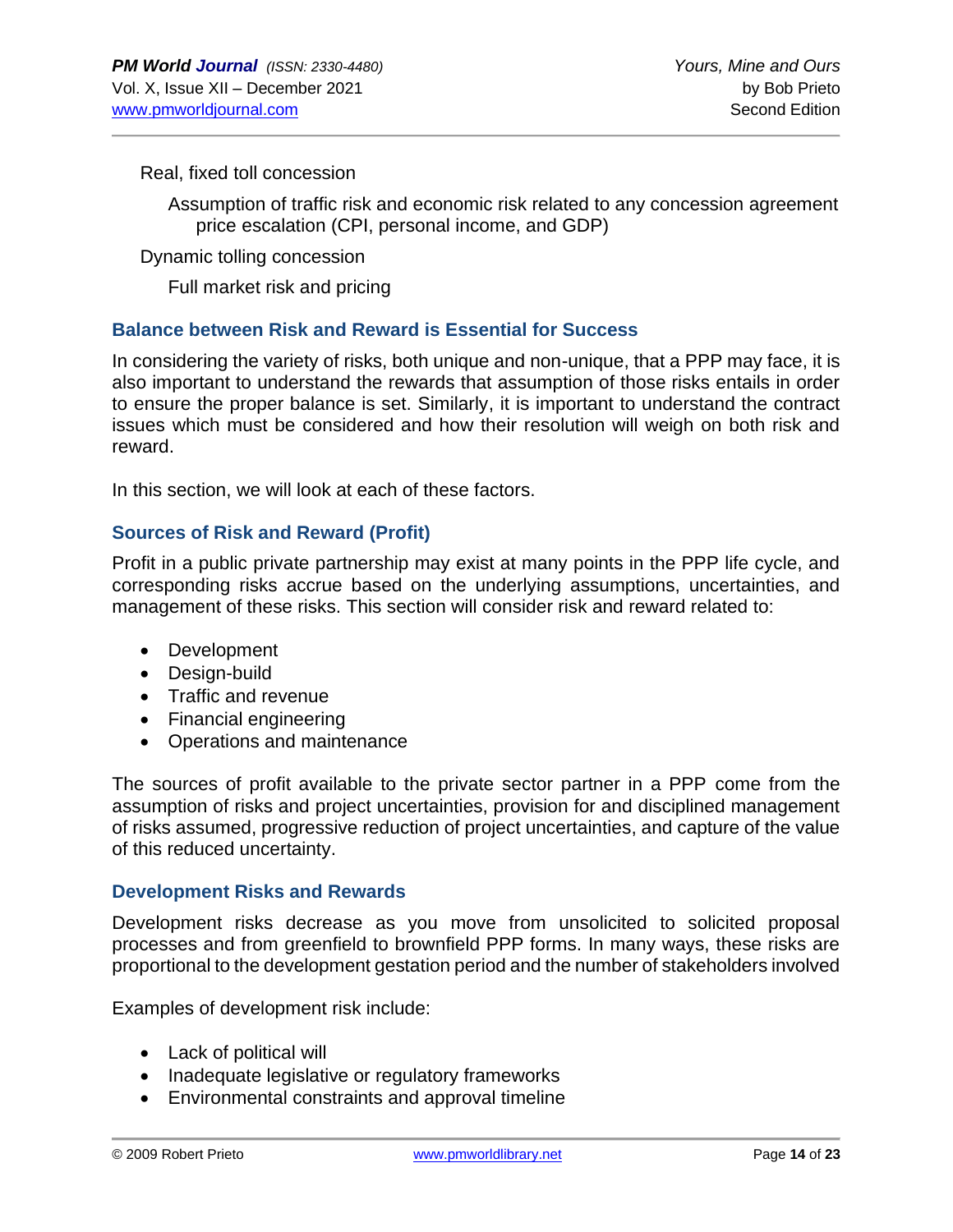- Numbers that do not pencil
- Cost and timeframes to get to an executed agreement

Development profit typically comes from a development fee typically paid at financial close. This fee may provide for recovery of development costs at financial close and may include a success fee based either on development capital put at risk or overall project value. Development fees may also effectively include "carried interests" in the project.

For a PPP developer, fees are not what principally drive the equation.

#### **Design-Build Risks and Rewards**

Design-build risks are a major feature in almost all public private partnerships. These risks can include:

- Interface risks traditionally retained by the owner
- Certain geotechnical and environmental risks traditionally maintained by the owner
- Final design in accordance with all project constraints and applicable standards
- Material, labor, and productivity risks over extended time frame
- Liquidated damage and implicit warranty risks beyond traditional contracts

Examples of design-build risk are many, but some illustrative examples are:

• Design basis for estimate missed a major feature

o Total design-build cost already fixed

- Assumed geotechnical or environmental risk materializes
- Designer delays construction subcontractor
- Fuel, steel, or concrete costs grow at unexpected rates
- Labor contracts expire and new contracts have significantly higher costs
- Weather reduces productivity

Cost risks are significant, and managing uncertainty is key to design-build profitability.

Design-build profit is derived from careful scope control or reduction in scope, in effect finding ways to build "a better mousetrap" (e.g., changed profile of road within spec to eliminate need for material disposal outside of project right-of-way). It is also derived from improved means and methods such as simplified construction details or an ability to accomplish multiple tasks from a single staging. In today's world of rapidly escalating construction material costs, profit may also be derived from leveraged purchasing using strategic suppliers or schedule acceleration to earn bonus while reducing escalation risks. Such schedule acceleration may come from techniques such as "possession management" in a rail PPP or prefabrication to address labor productivity or cost at the final construction location.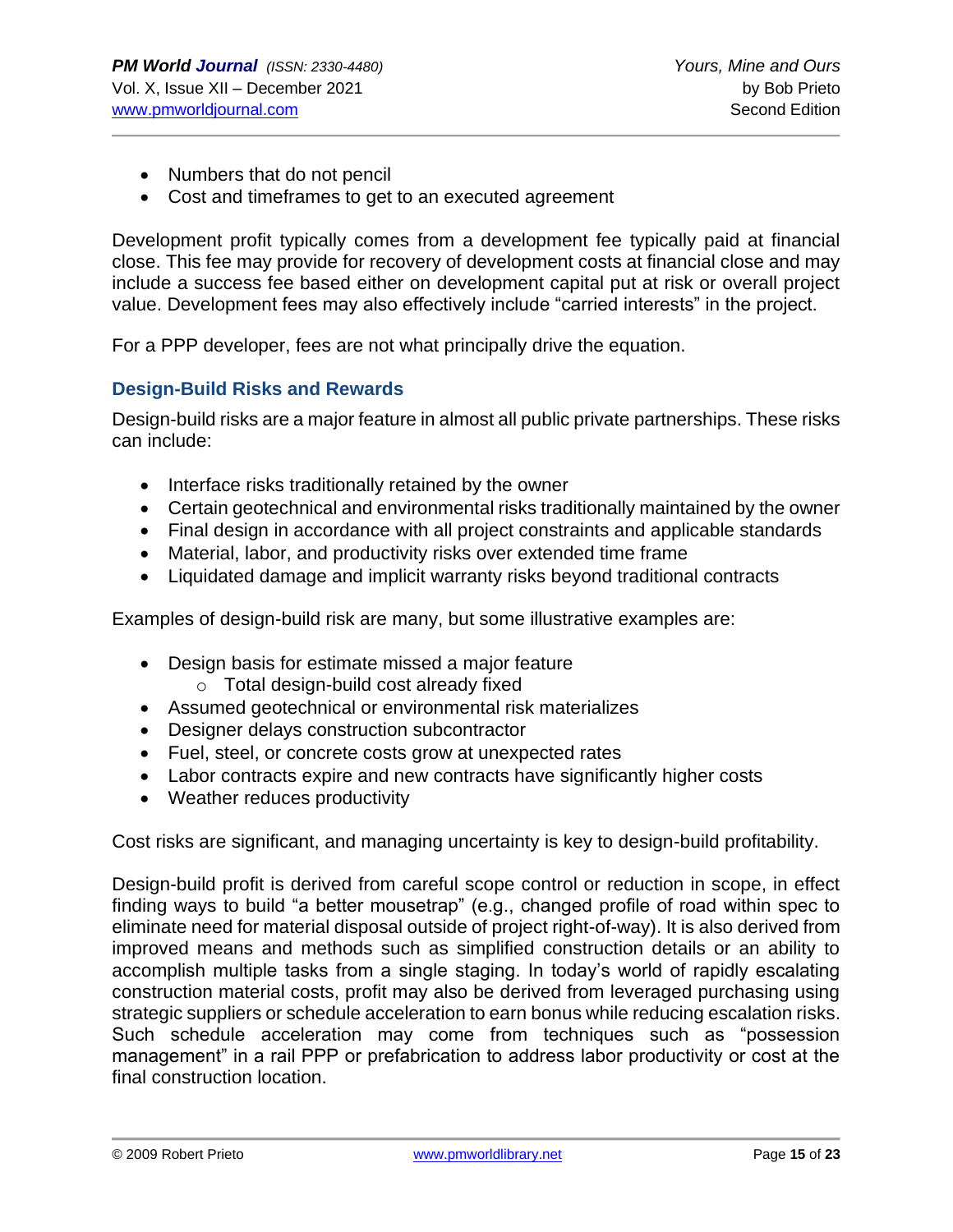Structured, continuous, and aggressive risk management is key.

#### **Traffic and Revenue Risks and Rewards**

The examples of risk that follow, while specific to those one may encounter in a tolled highway, are nonetheless representative of what one may experience under other PPP revenue structures. Risks vary significantly between greenfield and brownfield projects with factors such as those below affecting risk perceptions at the development and operating stages of the PPP:

Traffic ramp-up drivers and rates

Development, congestion, growing freight percentage, and personal and discretionary income growth

Shoulder periods and changed annualization rates over time

Local, regional, and national traffic patterns acting on the facility

Mismatch between assumed traffic volumes and physical capacity of facility

Required capacity additions to handle modeled traffic volumes not accounted for in project financial model design

Unit pricing index (\$/mile) growth rates assumed

Linkage to value of time assumptions and modeling (time savings and affordability)

Toll leakage and diversions

Competing facilities impacts

Timing, changed patterns over concession period, and enforcement regime

Traffic mix assumptions/changes

Modal shifts, HOV growth, changed freight patterns, and reverse commutes

Impact of maintenance, renewal, weather, and accidents on availability levels

#### **Revenue Considerations for Managed Lanes**

Value of time

Time savings term

Affordability term

Increases to the extent that income of the candidate user population grows faster than the CPI

Top MSA income growth has historically outpaced CPI growth

Modeling of toll rate growth in excess of CPI requires confidence in the level selected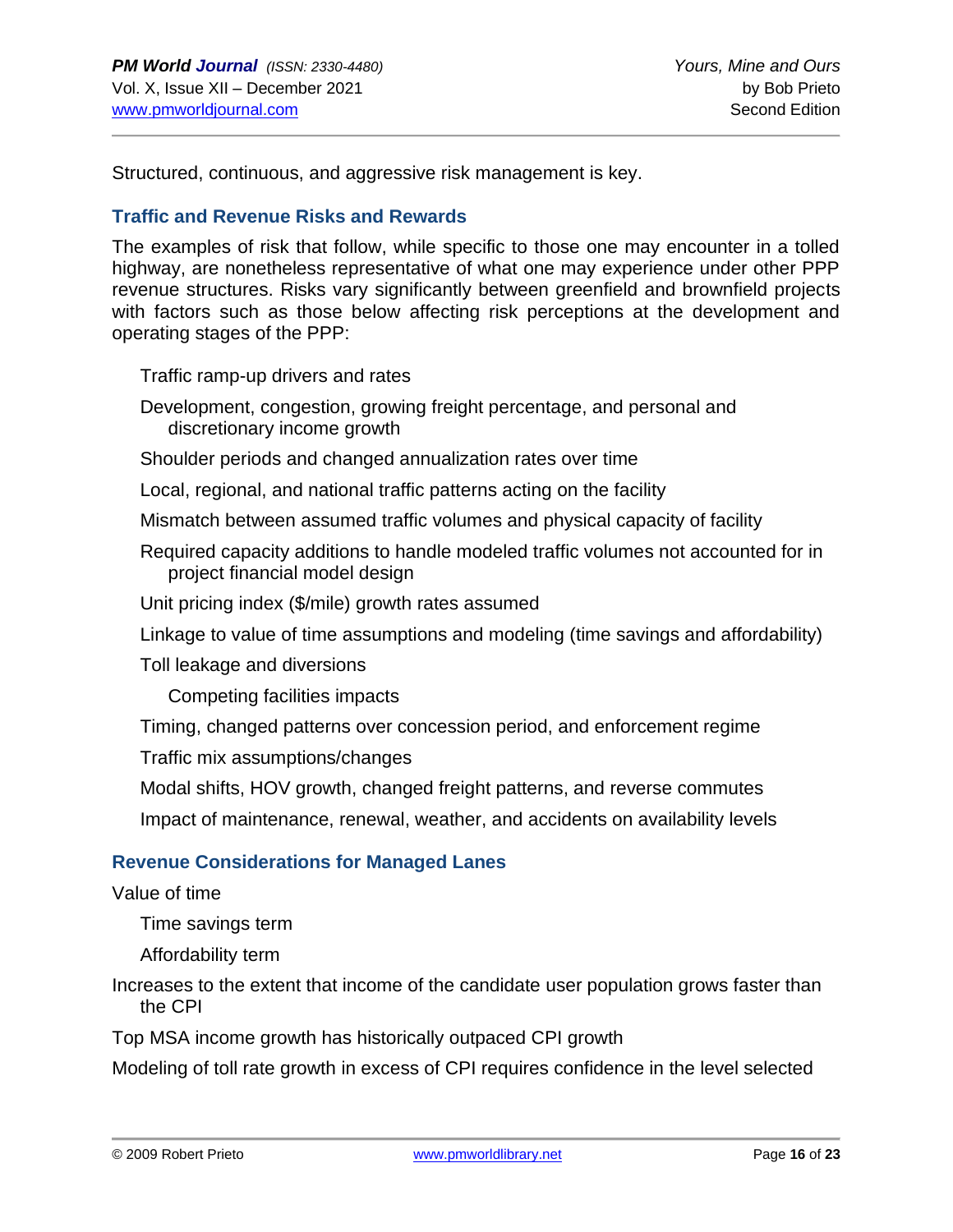Toll rate growth in excess of CPI, even if allowed by the concession agreement, may face future political risks

Bias terms for toll roads and electronic tolling

Annualization factor

Growth of weekend traffic volumes and congestion over concession period

Peak spreading

Wider peak or higher toll rate during "shoulder periods"

Definition of rush hour changes

Traffic and revenue risks may be allocated differently under different PPP structures (revenue based, availability, and shadow "tolling") ranging from government, equity investors, senior debt holders, and subordinated debt holders including subordinated debt structures such as the federally provided TIFIA loans available for select U.S. highways.

Traffic and revenue profits can arise in several different ways. Examples based on U.S. highway PPPs are listed below and are representative of considerations in other PPP markets. PPP profit drivers can include:

Quicker traffic ramp-up

Higher overall traffic levels and faster than assumed traffic growth rates

Changed mix of traffic to more profitable profile

Managed lanes

Higher congestion levels

Stronger economic growth

Increased value of time

Growth in annualization factor

Slower HOV/mass transit penetration

Added value capture from ROW

Value-added services – Service areas, park and ride

Advertising

"Corridor" value for other utilities

#### **Financial Engineering Risks and Rewards**

Financial risks in public private partnerships are displayed across multiple layers of risk. These layers include: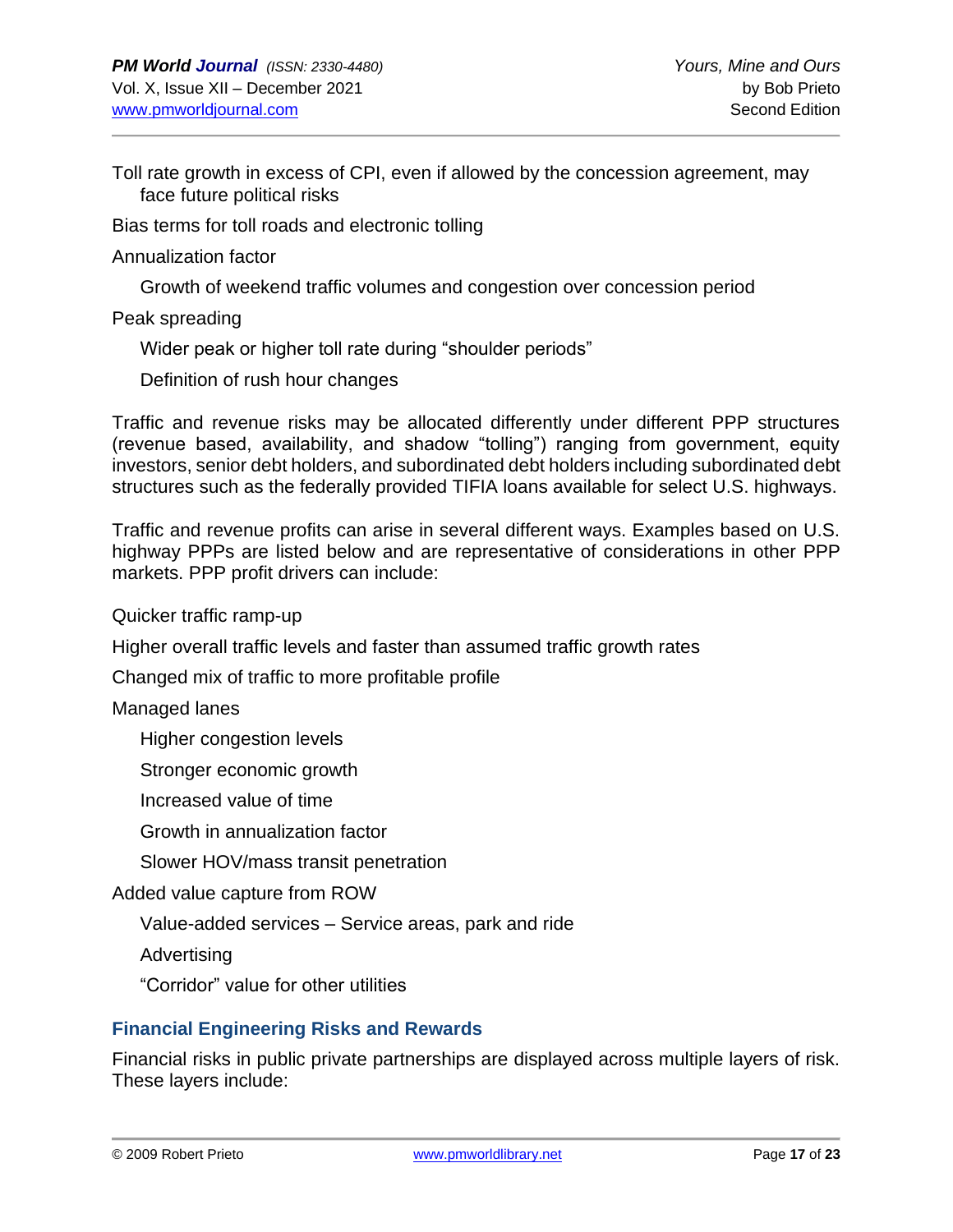Senior debt Bank debt Taxable or tax exempt bonds Private Activity Bonds (PABs) Sub-debt **Equity** 

Risks to each of these layers changes over the project life cycle as coverage ratios change with changes in uncertainty while refinancing and restructuring opportunities emerge. Improving financial strength, principally through the reduction of project uncertainties, means more gearing for greenfields as the existing debt recovery period decreases.

#### *Monoline Insurance*

Early in 2008, concerns over monoline insurance providers were emerging, and rating agencies approached their review of the monoline insurers with increased scrutiny. The results were mixed among the agencies and for each individual insurer. At that time, MBIA, FGIC and CFIG, Ambac, and XL saw their rating outlooks or ratings changed given the increased stress levels placed on their capital positions. Also, there was uniformity among the agencies in that FSA and Assured Guaranty have the least amount of CDO and RMBS exposure and their "AAA/Aaa" ratings and stable outlooks were affirmed. Since early 2008, financial positions have deteriorated, and ratings have been impacted. The situation remains fluid, and the outlook for the re-emergence of this financial engineering tool as a key component in PPPs is clouded.

The approach used by the monolines in setting their credit default spreads for individual projects remains relevant today as a structured approach to assessing financial risks and establishing targeted pricing levels for each layer of risk. Risk pricing in various financing levers must include consideration of:

Ability to provide early, meaningful cash flows to equity

Financial engineering features that drive profitability

Senior debt

Interest accretion period

Sculpting of principle repayment

Coverage ratio and other covenants

Effective interest rate (taxable versus tax exempt)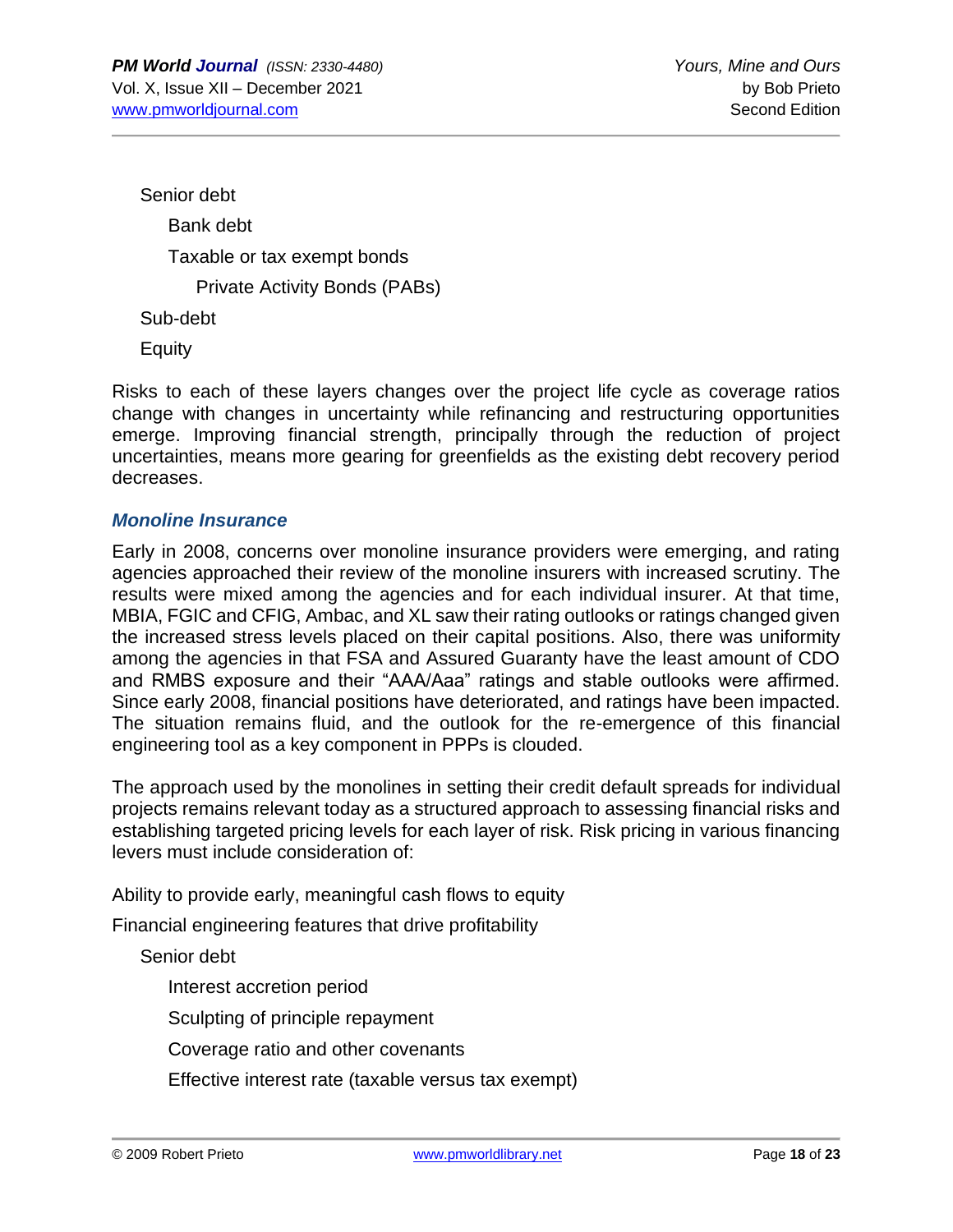# TIFIA

Ability to structure debt on a back-loaded basis

Interest accretion period

Effective interest rate

Sub-debt

Patience versus return trade-off

**Equity** 

Ability to monetize depreciation benefits

Return of capital timing

Refinancing

Timing, frequency, and increased gearing

# **Operations and Maintenance Risks and Rewards**

Operation and maintenance risks and profits represent a significant portion of a PPP's life-cycle financial model and one which receives inadequate attention in the author's view. O&M cost models are not as robust as construction and financial risk models, and good public sector analogs for such costs are hard to find. The long-term disinvestment in facility O&M by the public sector over an extended period of time has contributed to a trillion-dollar-plus backlog of maintenance and repair in the United States alone, and globally the figure is much larger. This sustained disinvestment introduces uncertainty into what a requisite level of maintenance investment should be for various infrastructure systems. As such, small changes in maintenance assumptions can have large impacts in the financial capacity of a project. This factor will become increasingly important as projects re-gear and new investors, with shorter capital recovery periods, enter the equation.

Alternatively, those PPPs that are best able to "crack the code" and optimize O&M investment regimes will greatly improve **out** year cash flows and ultimate facility value. O&M risk elements that require special attention include, but are not limited to, the following:

Major maintenance

Life span of major structures relative to PPP period

Changed safety or regulatory requirements during operating phase

Failure of project element

Construction cost escalation at higher than assumed rates

Renewals, rebuilds, and replacements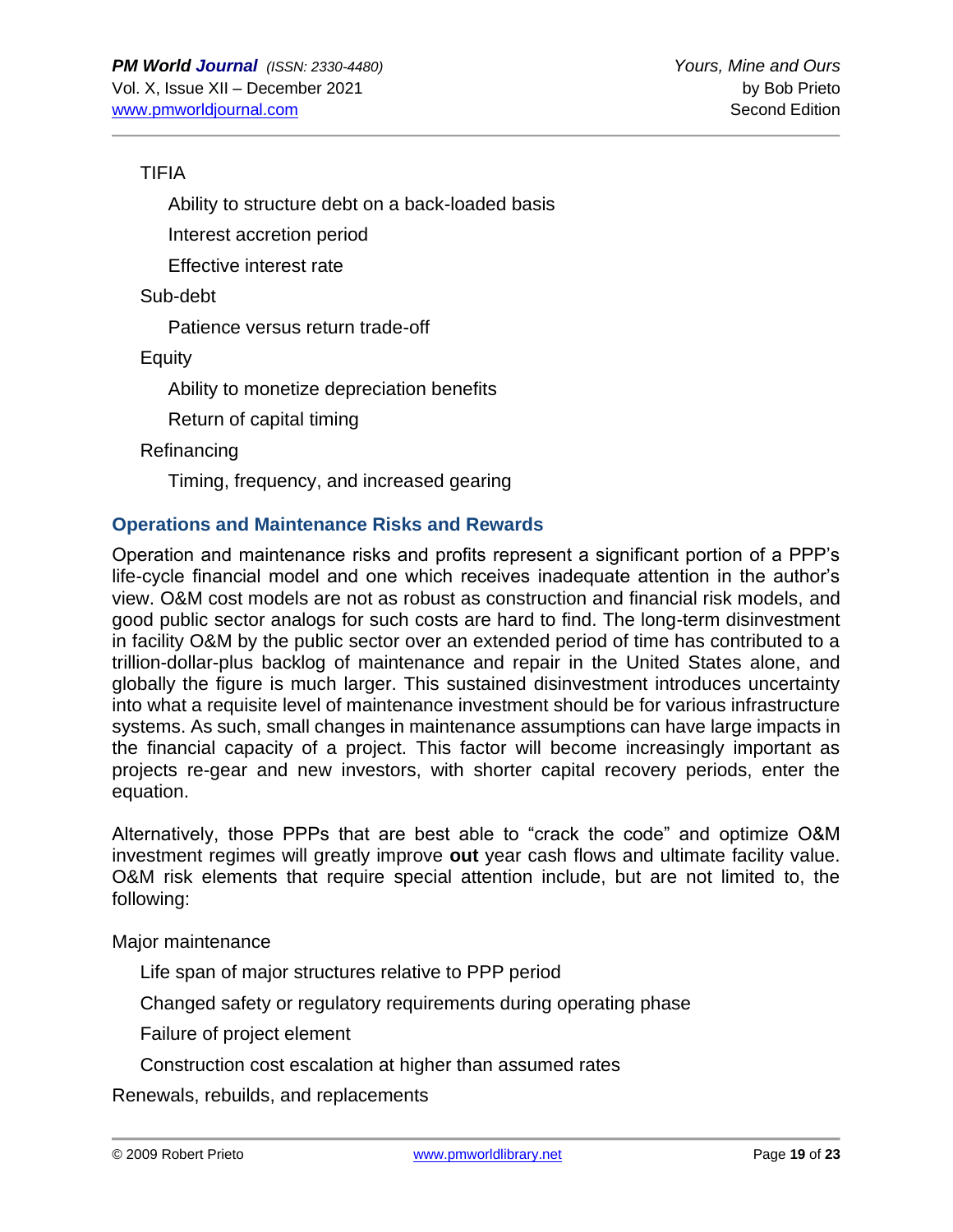Effect of material selections on renewal periods and frequency

Accelerated wear from increased or changed usage

Loss of capacity as a result of more frequent or inefficient renewal processes

Technology upgrades

Labor cost growth faster than local CPI (unionization; other)

O&M profits are augmented through optimization of labor through combined periodic maintenance and renewal activities; better life-cycle performance through improved performance of selected materials; efficient customer service and collections organization; availability contracting; and innovative finance of initial project systems (enhanced cash flow).

#### **What is a Successful PPP?**

Until now, we have focused on the various models of PPPs, the "colors" and "flavors" they come in, and the various classes of risk. Before we turn to what some of the contract issues are that we must address in the various PPP agreements and contracts, it is first important to understand some of the attributes of a successful PPP.

To be successful, a PPP must provide improved project execution and performance certainty to the public sector. It must more efficiently apply available capital or access additional sources of capital. This can be accomplished through:

- Scope control
- Life-cycle framework
- Real pricing of risks
- Sculptable finance structures

A successful PPP effectively allocates life-cycle risks and provides attractive return with good performance upside to private sector.

This potential benefit can be measured and various strategies built upon the notion of a public sector comparator to provide a sense of a public private partnership's likelihood of success.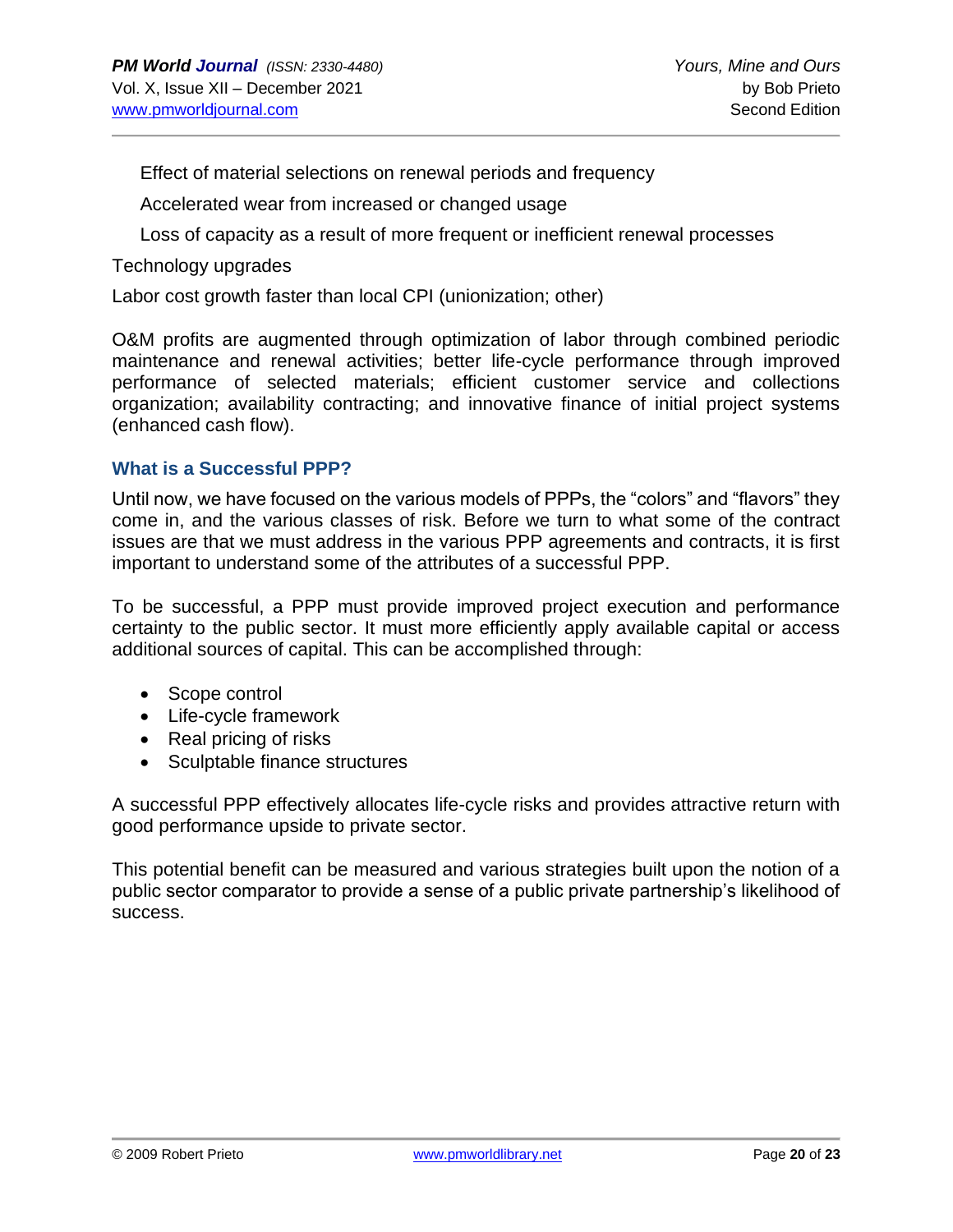

In a successful PPP, a consistent framework for success must exist. Key attributes of this framework include:

- Political will is strongly present
- Good legislation exists
- A transparent procurement process exists
- Implementing agencies embrace change
- A clear path forward is identifiable
- Stakeholders will support the project, and it FLIPS
- The public sector partner clearly understands risks
- The project addresses a real need
- Public sector partner clearly understands all obligations
- The PPP exhibits the three key attributes of successful PPPs
	- o Maximum infrastructure for the lowest cost
	- o Appropriate risk weighted returns
	- o Protection of "minority" interests

# **Contract Issues – A Reprise**

Throughout this paper many potential risks are identified, and in effect each must be appropriately addressed in various agreements and contracts. The table below provides a reprise of these major risk categories and provides an initial checklist for risk allocation, documentation, and ultimately management. This list is not all encompassing and does not include more traditional commercial risks than what one can reasonably expect to encounter in such transactions.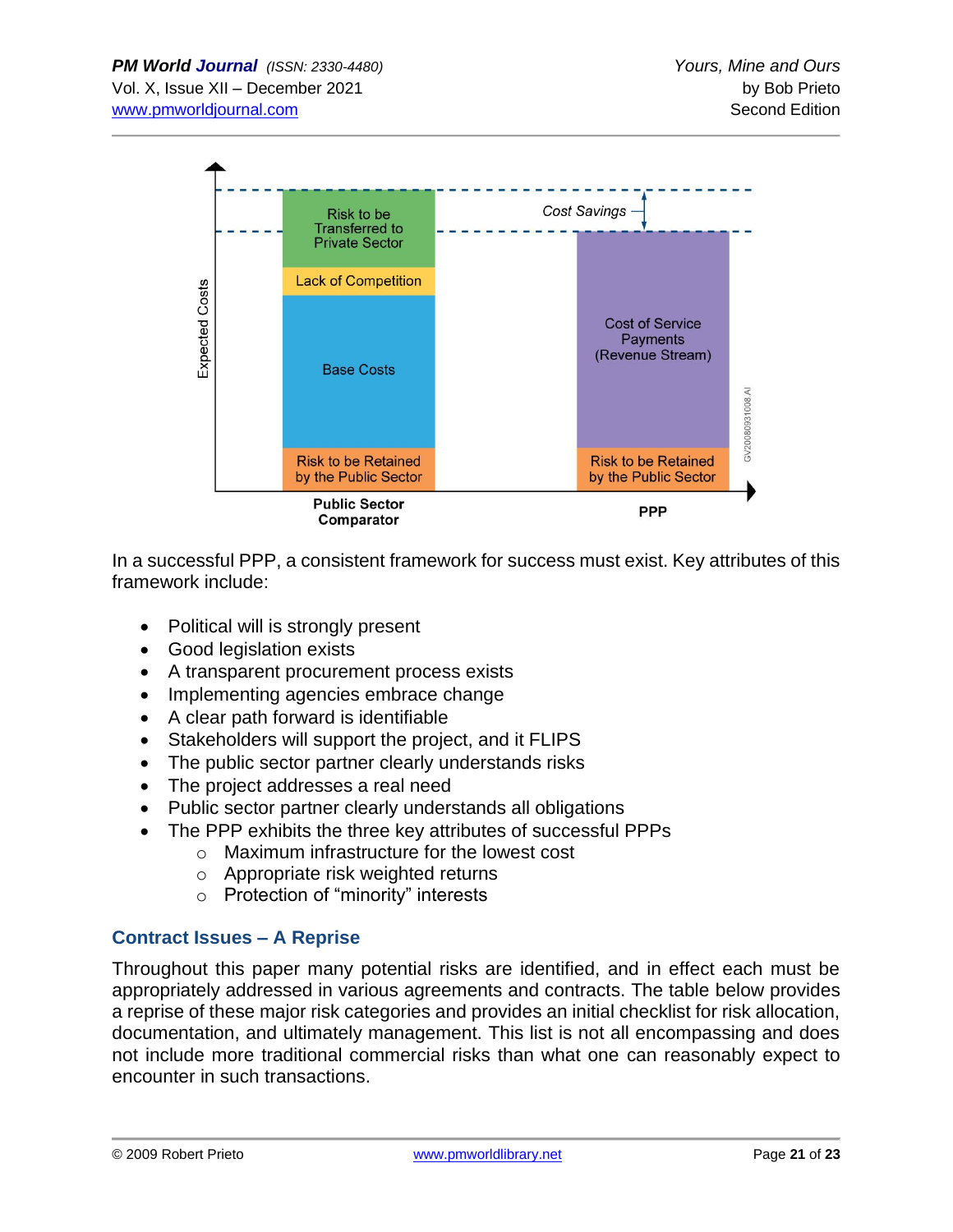| <b>PPP Contracts - Addressing the Risks</b> |                                                                                                                                                                                                                                                                                                                                                                                                                                                                                                                                       |  |
|---------------------------------------------|---------------------------------------------------------------------------------------------------------------------------------------------------------------------------------------------------------------------------------------------------------------------------------------------------------------------------------------------------------------------------------------------------------------------------------------------------------------------------------------------------------------------------------------|--|
| <b>Issues</b>                               | <b>Considerations</b>                                                                                                                                                                                                                                                                                                                                                                                                                                                                                                                 |  |
| <b>Risk</b><br>Concession period            | Uncertainty and who owns it is what a PPP negotiation is all about<br>Time to recover target rate-of-return; repayment of debt<br>Procedure for toll rate approvals (and linkage to cash flows and costs)<br>Rules related to transfer of assets for non fully amortized investment                                                                                                                                                                                                                                                   |  |
| Investment                                  | Commitments<br>Timing of toll rate increases and linkage to political cycles<br>Amortization rules (accounting, tax, and concession agreement-specific)                                                                                                                                                                                                                                                                                                                                                                               |  |
| Toll rates and structure                    | Rates, structure, free vehicles, and mechanisms for adjustment over time<br>Targeted efficiency gains<br>Modeling of uncertainty and changing financial coverage ratios become key<br>parameters in the negotiation process<br>Handling of any non-regulated activities must be carefully addressed<br>Cross subsidies clearly defined and any restrictions placed on use of cross<br>subsidies fully understood                                                                                                                      |  |
| "Social engineering"                        | Objectives and their potential impacts on toll rates and structure must be<br>clearly developed                                                                                                                                                                                                                                                                                                                                                                                                                                       |  |
| Quality                                     | Technical and service quality standards<br>Caps or floors<br>Level of fines<br>Relationship between cost, quality, and level of fines                                                                                                                                                                                                                                                                                                                                                                                                 |  |
| Contractor/developer rights                 | Counterparty rights which arise from financial agreements, including<br>subsidies and tariff guarantees contained in the contract<br>Rights to operate the service and degree of independence of those rights<br>from the granting authority<br>De facto monopoly rights<br>Rights with respect to third parties<br>State rights transferred to concessionaire (eminent domain)<br>Rights to use the facility and receive fees<br>Rights of government to repurchase concession at an early date and basis<br>for any such repurchase |  |